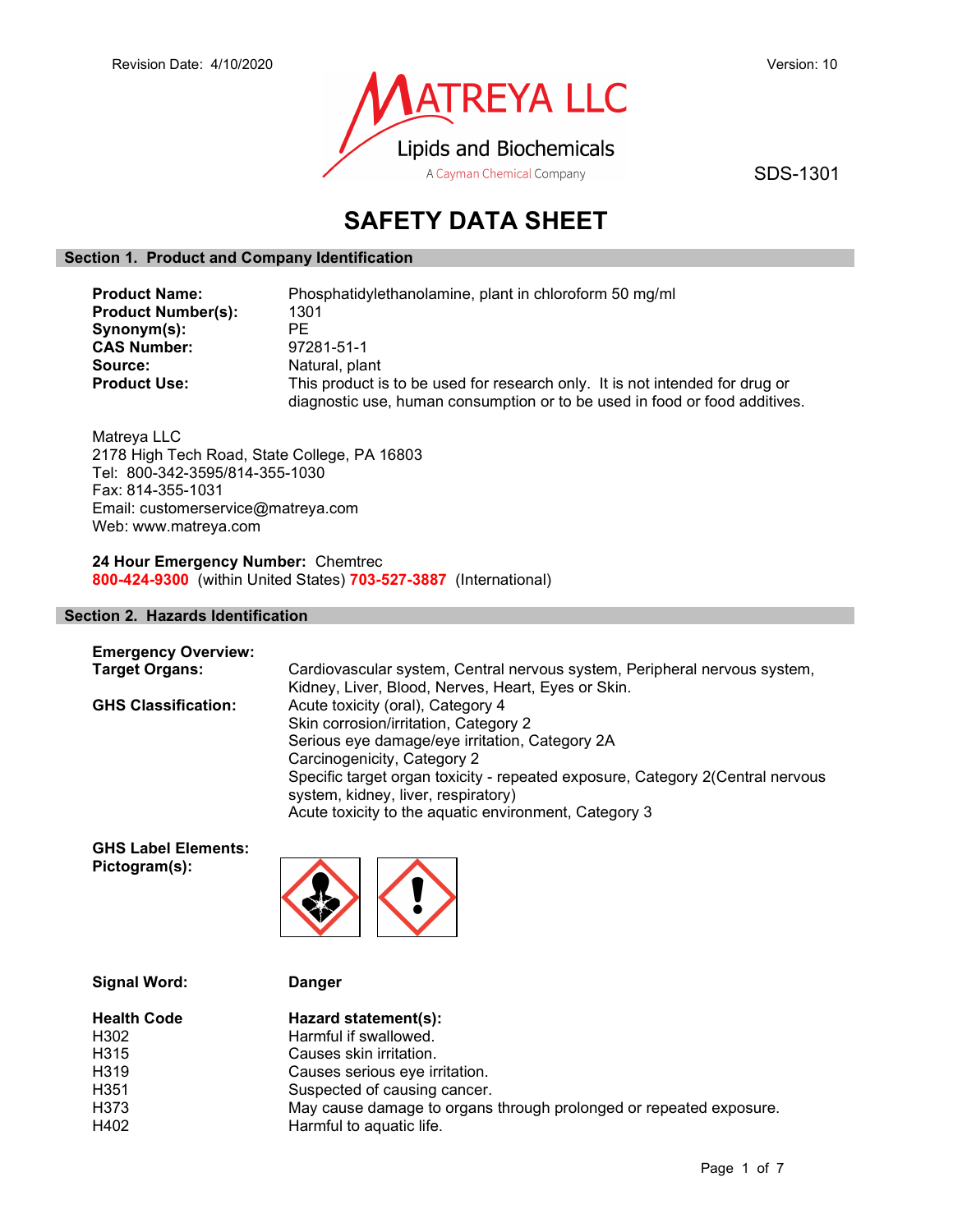| <b>Prevention Code</b><br>P <sub>201</sub><br>P <sub>202</sub><br>P <sub>260</sub><br>P <sub>264</sub><br>P270<br>P <sub>273</sub><br>P <sub>280</sub><br>P281 | <b>Prevention Statement(s):</b><br>Obtain special instructions before use.<br>Do not handle until all safety precautions have been read and understood.<br>Do not breathe dust/fume/gas/mist/vapors/spray.<br>Wash skin thoroughly after handling.<br>Do not eat, drink or smoke when using this product.<br>Avoid release to the environment.<br>Wear eye protection/face protection.<br>Use personal protective equipment as required. |
|----------------------------------------------------------------------------------------------------------------------------------------------------------------|------------------------------------------------------------------------------------------------------------------------------------------------------------------------------------------------------------------------------------------------------------------------------------------------------------------------------------------------------------------------------------------------------------------------------------------|
| <b>Response Code</b>                                                                                                                                           | <b>Response Statement(s):</b>                                                                                                                                                                                                                                                                                                                                                                                                            |
| P301, P312                                                                                                                                                     | IF SWALLOWED: Call a POISON CENTER or doctor/physician if you feel<br>unwell.                                                                                                                                                                                                                                                                                                                                                            |
| P330                                                                                                                                                           | Rinse mouth                                                                                                                                                                                                                                                                                                                                                                                                                              |
| P302, P352                                                                                                                                                     | IF ON SKIN: Wash with plenty of soup and water.                                                                                                                                                                                                                                                                                                                                                                                          |
| P332, P313                                                                                                                                                     | If skin irritation occurs: Get medical advice/ attention.                                                                                                                                                                                                                                                                                                                                                                                |
| P305, P351, P338                                                                                                                                               | IF IN EYES: Rinse cautiously with water for several minutes. Remove contact<br>lenses, if present and easy to do. Continue rinsing.                                                                                                                                                                                                                                                                                                      |
| P337, P313                                                                                                                                                     | If eye irritation persists: Get medical advice/attention.                                                                                                                                                                                                                                                                                                                                                                                |
| P321                                                                                                                                                           | Specific treatment (see supplemental first aid instructions).                                                                                                                                                                                                                                                                                                                                                                            |
| P308, P313                                                                                                                                                     | IF exposed or concerned: Get medical advice/attention.                                                                                                                                                                                                                                                                                                                                                                                   |
| P314                                                                                                                                                           | Get medical advice/attention if you feel unwell.                                                                                                                                                                                                                                                                                                                                                                                         |
| P362                                                                                                                                                           | Take off contaminated clothing and wash before reuse.                                                                                                                                                                                                                                                                                                                                                                                    |
| <b>Storage Code</b>                                                                                                                                            | <b>Storage Statement(s):</b>                                                                                                                                                                                                                                                                                                                                                                                                             |
| P405                                                                                                                                                           | Store locked up.                                                                                                                                                                                                                                                                                                                                                                                                                         |
| <b>Disposal Code</b>                                                                                                                                           | <b>Disposal Statement(s):</b>                                                                                                                                                                                                                                                                                                                                                                                                            |
| P <sub>501</sub>                                                                                                                                               | Disposal of contents/container in accordance to                                                                                                                                                                                                                                                                                                                                                                                          |
|                                                                                                                                                                | local/regional/national/international regulations.                                                                                                                                                                                                                                                                                                                                                                                       |

## Section 3. Composition/Information on Ingredients

| <b>Product Name</b><br>Chloroform<br>Phosphatidylethanolamine, plant 50 mg/ml<br>chloroform stabilized in ethanol | <b>CAS Number</b><br>67-66-3<br>97281-51-1 | <b>Percent</b><br>96.1<br>3.4 | <b>Hazardous</b><br>Yes<br>No. |
|-------------------------------------------------------------------------------------------------------------------|--------------------------------------------|-------------------------------|--------------------------------|
| Ethanol                                                                                                           | 64-17-5                                    | 0.50                          | Yes                            |

## Section 4. First Aid Measures

## Inhalation:

Move exposed person to fresh air. If not breathing, if breathing is irregular or if respiratory arrest occurs, provide artificial respiration or oxygen by trained personnel. Loosen tight clothing such as a collar, tie, belt or waistband. Get medical attention immediately. Consult a physician.

## Skin:

In case of contact, immediately flush skin with plenty of water for at least 15 minutes while removing contaminated clothing and shoes. Get medical attention immediately. Thoroughly wash or discard clothing and shoes before reuse.

## Eyes:

Immediately flush with plenty of water. After initial flushing, remove any contact lenses and continue flushing for at least 15 minutes. Have eyes examined and tested by medical personnel.

## Ingestion:

If swallowed, do NOT induce vomiting unless directed to do so by medical personnel. Never give anything by mouth to an unconscious person. Loosen tight clothing such as collar, tie, belt or waistband. Get medical attention immediately.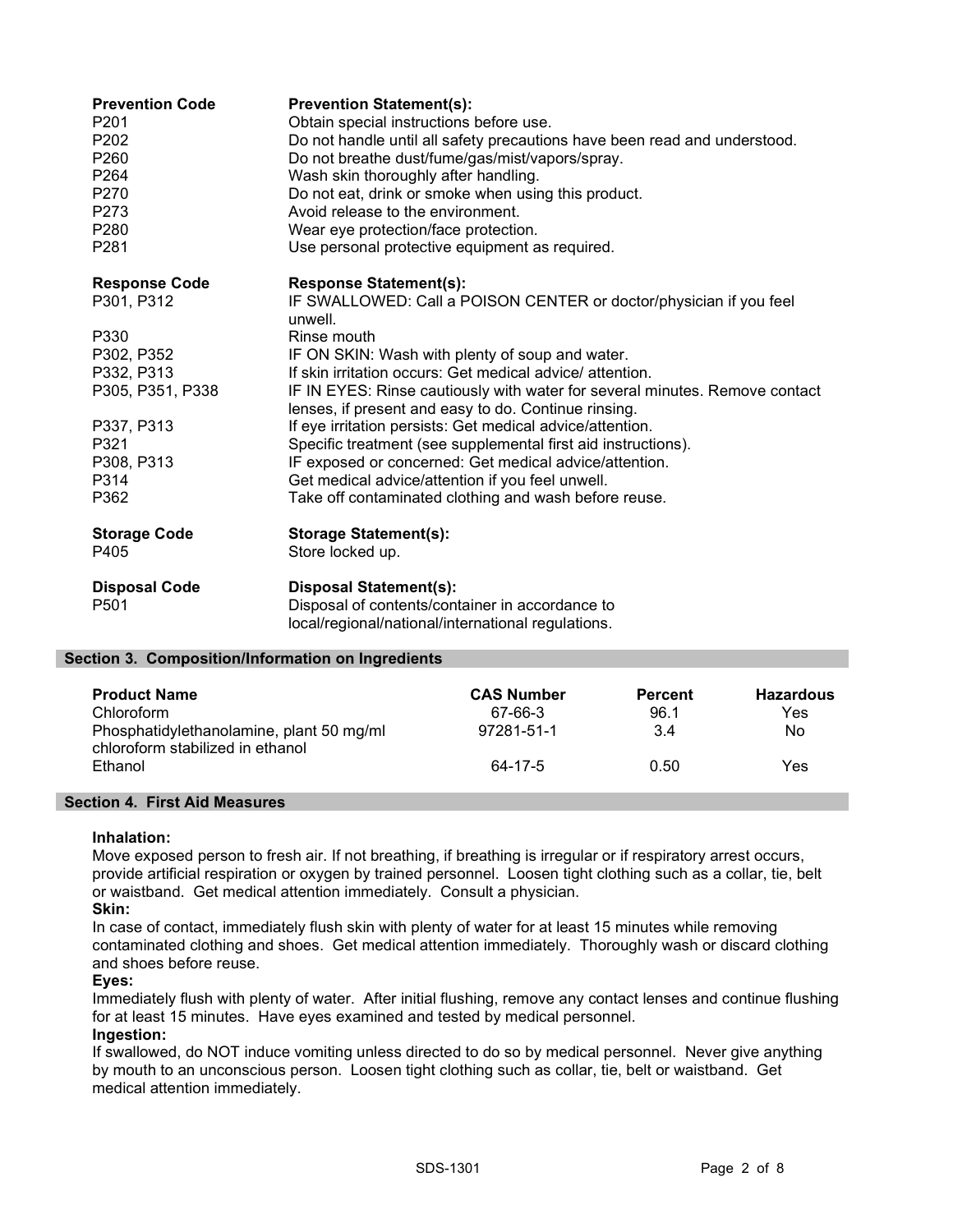# Section 5. Fire Fighting Measures

## Suitable extinguishing media:

Use water spray, alcohol-resistant foam, dry chemical or carbon dioxide.

## Specific hazards arising from the chemical:

Slight fire hazard when exposed to high heat; otherwise, practically not flammable.

#### Special protective actions for fire fighters:

Evacuate area and fight fire from a safe distance. Do not stay in dangerous zone without suitable chemical protection clothing and self-contained breathing apparatus.

#### Special protective equipment for fire fighters:

As in any fire, wear self-contained breathing apparatus pressure-demand, (MSHA/NIOSH approved or equivalent) and full protective gear.

#### Section 6. Accidental Release Measures

#### Personal precautions:

No action shall be taken involving any personal risk or without suitable training. Evacuate surrounding areas. Keep unnecessary and unprotected personnel from entering. Do not touch or walk through spilled material. Do not breathe vapor or mist. Provide adequate ventilation. Wear appropriate personal protective equipment.

#### Environmental precautions:

Avoid dispersal of spilled material and runoff and contact with soil, waterways, drains and sewer. Inform the relevant authorities if the product has caused environmental pollution (sewer, waterways, soil or air).

#### Methods and Materials for containment and cleaning up:

Stop leak if without risk. Prevent entry into sewers, water sources, basements or confines spaces. Contain and collect spillage with inert absorbent material and place in container for disposal according to local regulations. Call for assistance on disposal.

## Section 7. Handling and Storage

#### Precautions for safe handling:

Avoid contact with eyes, skin or clothing. Do not breathe vapor or mist. Do not ingest. Use only with adequate ventilation. Store in a tightly closed container. Keep sealed when not in use. Wear appropriate personal protective equipment.

#### Conditions for safe storage, including incompatibilities:

Recommended storage temperature: -20ºC. Store in a tightly closed container. Separate from oxidizing materials.

#### Section 8. Exposure Controls/Personal Protection

| <b>Component</b> | <b>CAS Number</b> | <b>Type</b> | <b>Exposure Limits</b> | <b>Source</b> |
|------------------|-------------------|-------------|------------------------|---------------|
| Chloroform       | 67-66-3           | TWA (8Hr)   | 10 ppm                 | USA (ACGIH)   |
|                  |                   | <b>TWA</b>  | 50 ppm                 | USA (OSHA)    |
|                  |                   | <b>TWA</b>  | 2 ppm                  | Australia     |
|                  |                   | <b>TWA</b>  | 2 ppm                  | Belgium       |
|                  |                   | <b>MAK</b>  | 2.5 mg/m <sup>3</sup>  | Germany       |
|                  |                   | <b>TWA</b>  | 10 mg/m $3$            | Hungry        |
|                  |                   | MAC-TGG     | 5 mg/m $3$             | Netherlands   |
|                  |                   | VME         | 50 mg/m $3$            | France        |
|                  |                   | <b>MAK</b>  | 50 mg/m $3$            | Poland        |
|                  |                   | TWA         | 2 ppm                  | UK            |

## Engineering Controls:

Use process enclosures, local exhaust ventilation, or other engineering controls to control airborne levels below recommended exposure limits.

#### Personal Protective Equipment:

## Respiratory protection:

Use only in a well ventilated area. Wear an appropriate NIOSH/MSHA approved air-purifying respirator. If warranted, wear a positive pressure air-supplied respirator in situations where there may be potential for airborne exposure.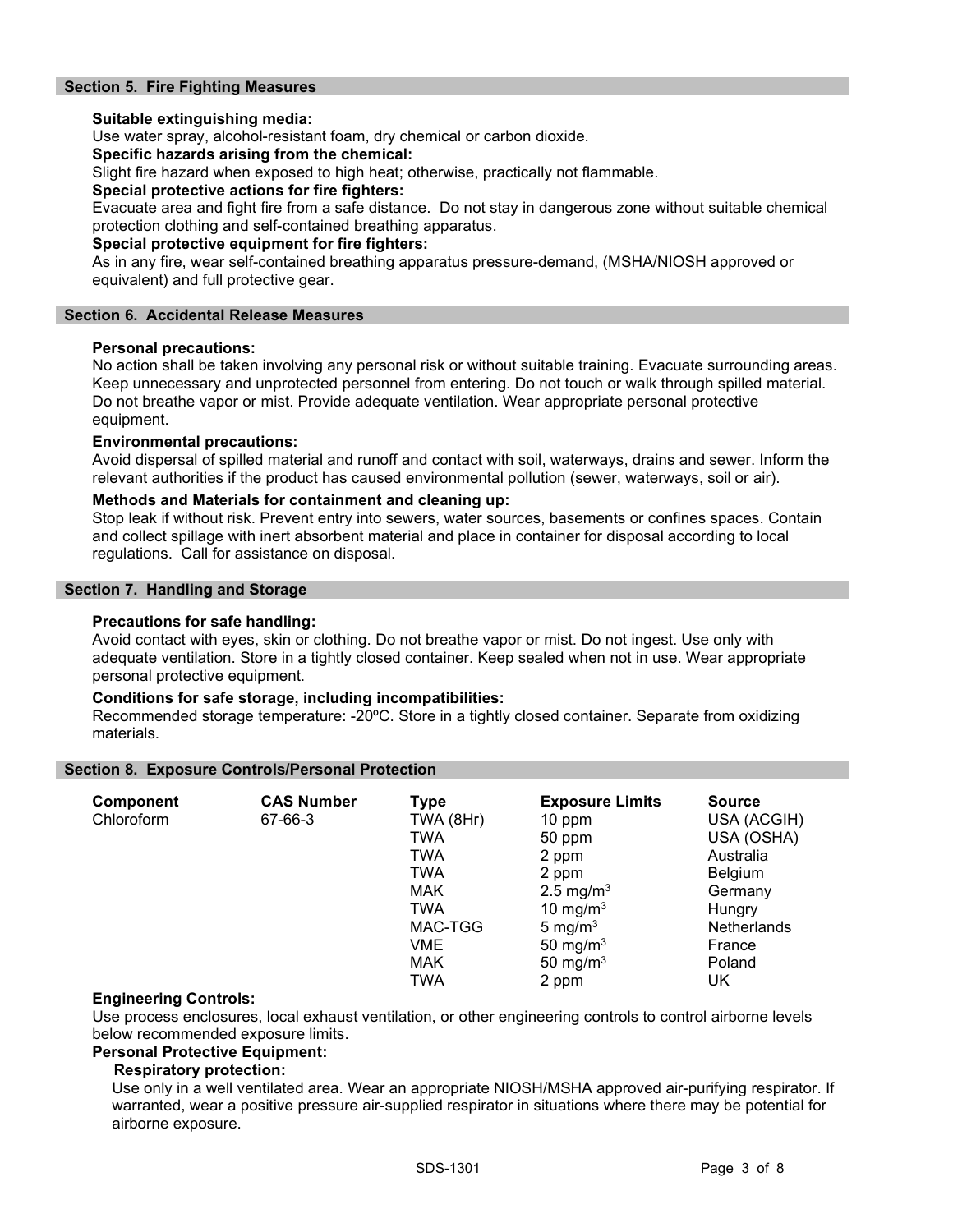# Hand protection:

Chemical-resistant, impervious gloves should be worn at all times when handling chemical products. Recommended: Nitrile rubber

#### Eye protection:

Safety eyewear should be worn at all times to avoid exposure to liquid splashes, mists or dusts. Recommended: Splash goggles

#### Skin protection:

Protective clothing should be selected specifically for the working place, depending on concentration and quantity of the hazardous substances handled. Recommended: Lab coat

## Section 9. Physical and Chemical Properties

| Appearance:                                           | Liquid                                            |
|-------------------------------------------------------|---------------------------------------------------|
| Odor:                                                 | Characteristic, ethereal odor                     |
| <b>Odor threshold:</b>                                | 85-87 ppm                                         |
| pH:                                                   | No data available                                 |
| <b>Melting/Freezing point:</b>                        | $-63.5^{\circ}$ C (-83 $^{\circ}$ F)              |
| Initial boiling point and boiling range:              | 62°C (144°F)                                      |
| Flash point:                                          | No data available                                 |
| Evaporation rate (Butyl acetate = 1):                 | 11.6                                              |
| Flammability (solid, gas):                            | No data available                                 |
| Upper/Lower flammability or explosive limit:          | No data available                                 |
| Vapor pressure (mm Hg):                               | 160 @ 20 $\degree$ C (68 $\degree$ F)             |
| Vapor density $(Air = 1)$ :                           | 4.1                                               |
| Relative density (water $= 1$ ):                      | 1.48                                              |
| Solubility (ies):                                     | 0.8g/100g water @ 20 $\degree$ C (68 $\degree$ F) |
| Partition coefficient (n-octanol/water) as log Pow:   | 1.97                                              |
| Auto-ignition temperature:                            | No data available                                 |
| <b>Decomposition temperature:</b>                     | No data available                                 |
| <b>Viscosity:</b>                                     | No data available                                 |
| <b>Molecular formula for (solvent):</b>               | CHCl <sub>3</sub>                                 |
| Molecular weight for (solvent):                       | 119.38                                            |
| Molecular formula for Phosphatidylethanolamine:       | $C_{41}H_{74}NO_8P$                               |
| <b>Molecular weight for Phosphatidylethanolamine:</b> | 740 (linoleoyl)                                   |

## Section 10. Stability and Reactivity

## Reactivity:

Stable under recommended storage conditions.

#### Chemical stability:

Stable under recommended storage conditions.

#### Possibility of hazardous reaction:

Under normal conditions of storage and use, hazardous reaction will not occur.

# Conditions to avoid:

Light, heat, air and incompatibles.

# Incompatible materials:

Strong caustics; chemically active metals such as aluminum or magnesium powder, sodium and potassium; strong oxidizers.

## Hazardous decomposition products:

Toxic gases and vapors such as hydrogen chloride, chlorine, phosgene and carbon monoxide may be released in a fire involving chloroform.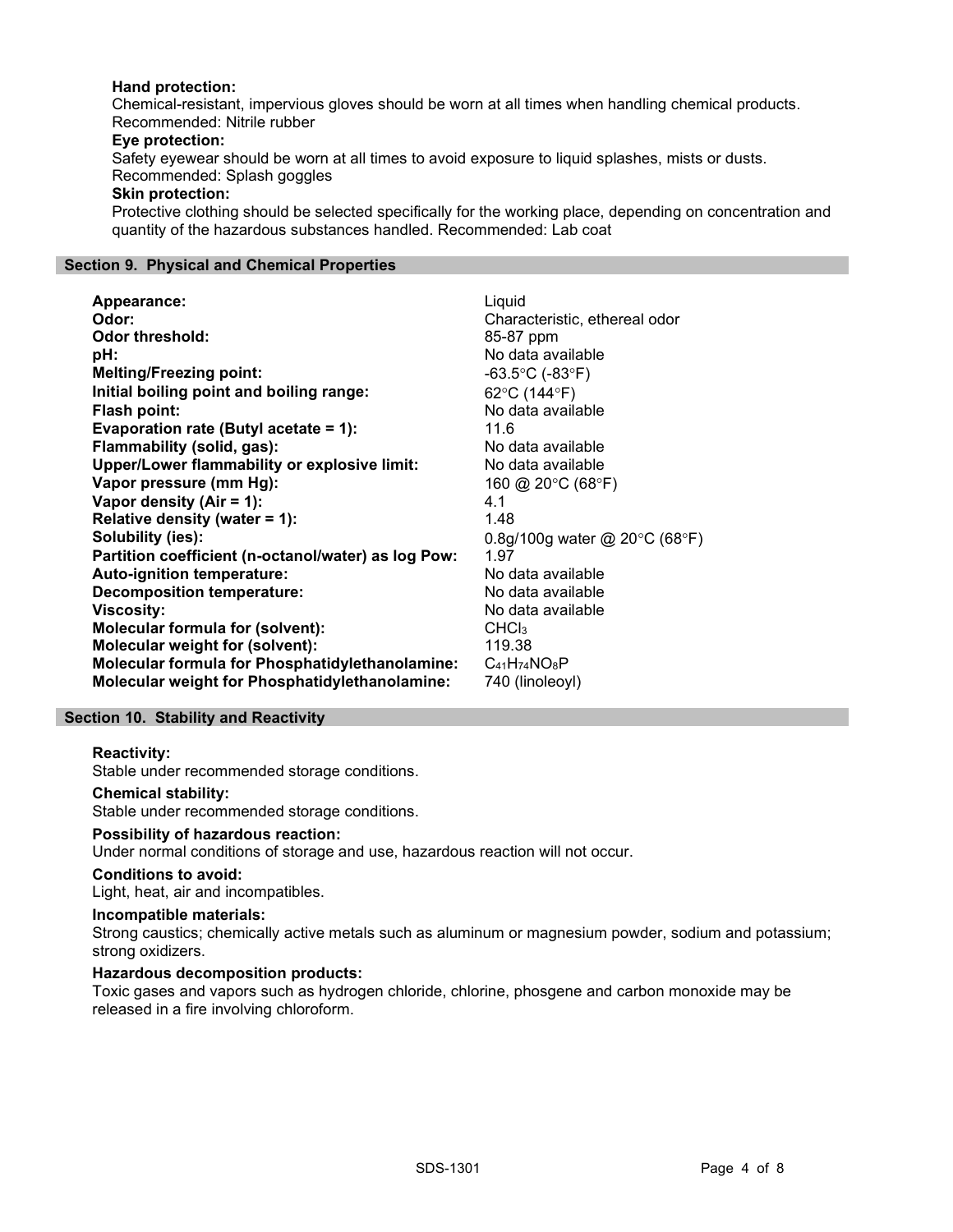# Section 11. Toxicological Information

# Acute toxicity:

Chloroform

LC50: Inhalation - Rat – 47,702 mg/m<sup>3</sup> @ 4 hours exposure time LD50: Oral - Rat – 908 mg/kg

LD50: Skin- Rabbit- >20 gm/kg

# Skin corrosion / irritation:

Mild irritations. Drying out effect result in rough chapped skin. Danger of skin absorption.

10 mg/24 Hr open

Serious eye damage / irritation:

Moderate irritations Eyes-rabbit- 20 mg/24 Hr

Respiratory or skin sensitization: No data available

## Germ cell mutagenicity: No data available

Carcinogenicity:

No data available

Reproductive toxicity: No data available

Specific target organ toxicity - single exposure:

No data available

## Specific target organ toxicity - repeated exposure:

Category 2 repeated exposure may cause damage to cardiovascular system, central nervous system, peripheral nervous system, blood, liver, kidney, nerves, heart, eyes or skin through prolonged exposure.

#### Aspiration hazard:

No data available

## Section 12. Ecological Information

# Toxicity:

| Fish |                                |                                       |                    |       |
|------|--------------------------------|---------------------------------------|--------------------|-------|
|      | LC100                          | Leuciscus idus melantous (Carp)       | 176 mg/L           | 48 Hr |
|      | LC50                           | Danio rerio (Zebra Danio)             | 121 $mg/L$         | 96 Hr |
|      | LC50                           | Ictalurus punctatus (Channel catfish) | $126 \text{ ma/L}$ | 24 Hr |
|      | Persistence and degradability: |                                       |                    |       |

This material is not expected to undergo biodegradation.

# Bioaccumulative potential:

This material is not expected to significantly bioaccumalate.

#### Bioaccumulation:

| Oncorhynchus mykiss (rainbow trout) | 8 Hr  | 30 µCi/L   |
|-------------------------------------|-------|------------|
| Oryzias latipes (Medaka, high-eyes) | 9 dav | 107.5 mg/L |

## Mobility in soil:

This material is expected to have a moderate mobility in soil.

## Other adverse effects:

This material is not expected to be toxic to aquatic life. The LC50/96-Hr value for fish are over 100 mg/L.

#### Section 13. Disposal Consideration

#### Disposal methods:

Observe all federal, state, and local environmental regulations.

Contact a licensed professional waste disposal service to dispose of this material.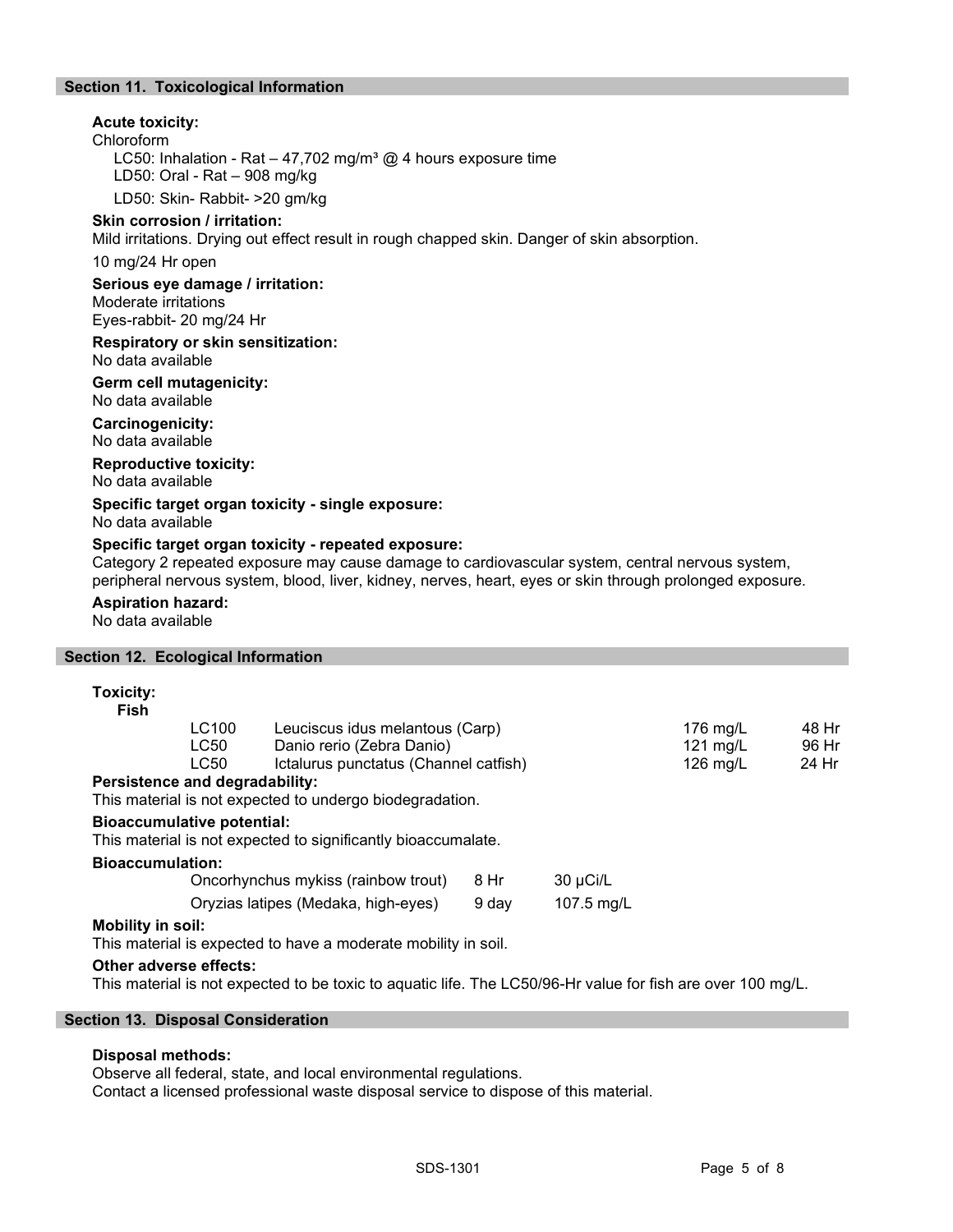**Transportation quantity:** This item shipped as an excepted quantity. DOT (US) UN Number: 1888 UN Proper shipping name: Chloroform solution Transportation hazard class(es): 6.1 Packaging group (if applicable): III Reportable Quantity (RQ): 10 lbs.<br>
Environmental hazards: 10 No **Environmental hazards:** Marine pollutant: No Land Transport ADR/RID UN Number: 1888 UN Proper shipping name: Chloroform solution Transportation hazard class(es): 6.1 Packaging group (if applicable): III Environmental hazards: No Marine pollutant: No Maritime Transport IMDG UN Number: 1888 UN Proper shipping name: Chloroform solution Transportation hazard class(es): 6.1 Packaging group (if applicable): III Environmental hazards: No Marine pollutant: No Air Transport ICAO/IATA UN Number: 1888<br>
UN Proper shipping name: Chloroform solution UN Proper shipping name: Transportation hazard class(es): 6.1 Packaging group (if applicable): III Environmental hazards: No Marine pollutant: No

## Section 15. Regulatory Information

| <b>DSL/NDSL status:</b><br>This product contains the following component that is on the Canadian DSL.<br>Component<br>Chloroform | <b>CAS Number</b><br>67-66-3               |
|----------------------------------------------------------------------------------------------------------------------------------|--------------------------------------------|
| Ethanol                                                                                                                          | 64-17-5                                    |
| TSCA:<br>This product contains the following components that are on the TSCA inventory.<br>Component<br>Chloroform               | <b>CAS Number</b><br>67-66-3               |
| Ethanol                                                                                                                          | 64-17-5                                    |
| <b>SARA 302 Components:</b>                                                                                                      |                                            |
| Component<br>Chloroform                                                                                                          | <b>CAS Number</b><br>67-66-3               |
| <b>SARA 313 Components:</b><br>Component<br>Chloroform                                                                           | <b>CAS Number</b><br>67-66-3               |
| <b>SARA 311/312 Hazards:</b>                                                                                                     | Acute health hazard, chronic health hazard |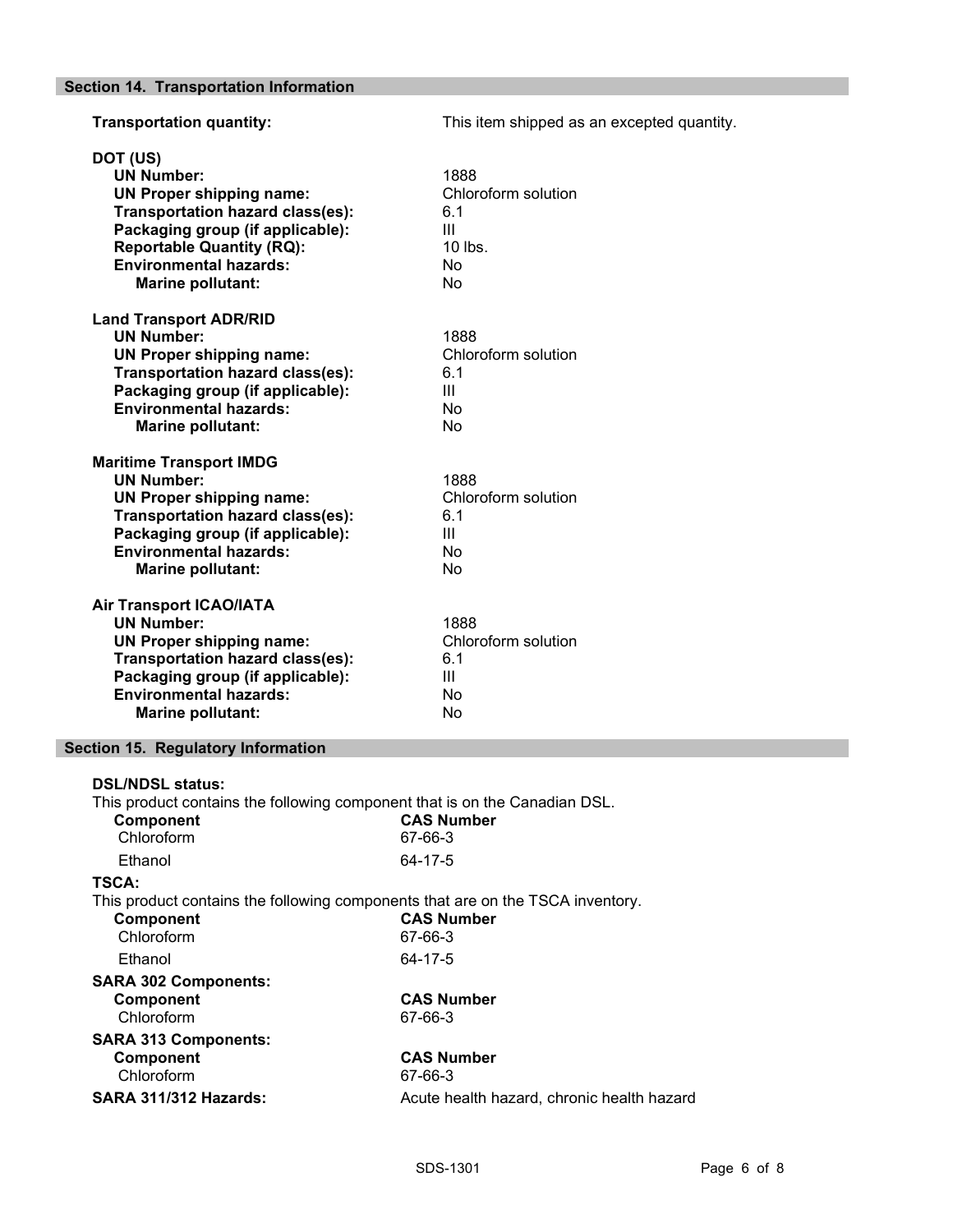| <b>California Hazardous Substance List:</b>                                        |                   |
|------------------------------------------------------------------------------------|-------------------|
| Component                                                                          | <b>CAS Number</b> |
| Chloroform                                                                         | 67-66-3           |
| <b>Delaware Air Quality Management List:</b>                                       |                   |
| Component                                                                          | <b>CAS Number</b> |
| Chloroform                                                                         | 67-66-3           |
| <b>Massachusetts Right To Know Components:</b>                                     |                   |
| Component                                                                          | <b>CAS Number</b> |
| Chloroform                                                                         | 67-66-3           |
| Ethanol                                                                            | 64-17-5           |
| <b>Minnesota Right To Know Components:</b>                                         |                   |
| Component                                                                          | <b>CAS Number</b> |
| Chloroform                                                                         | 67-66-3           |
| Ethanol                                                                            | 64-17-5           |
| <b>New Jersey Right To Know Components:</b>                                        |                   |
| Component                                                                          | <b>CAS Number</b> |
| Chloroform                                                                         | 67-66-3           |
| <b>New York Right To Know Components:</b>                                          |                   |
| Component                                                                          | <b>CAS Number</b> |
| Chloroform                                                                         | 67-66-3           |
| Pennsylvania Right To Know Components:                                             |                   |
| Component                                                                          | <b>CAS Number</b> |
| Chloroform                                                                         | 67-66-3           |
| Ethanol                                                                            | 64-17-5           |
| <b>California Prop. 65 Components:</b>                                             |                   |
| This product contains a chemical known to the state of California to cause cancer. |                   |
| Component                                                                          | <b>CAS Number</b> |
| Chloroform                                                                         | 67-66-3           |
|                                                                                    |                   |

#### Section 16. Other Information

#### Manufacturer Supplementary Notes:

The statements contained herein are based upon technical data that MATREYA LLC believes to be reliable, are offered for information purposes only and as a guide to the appropriate precautionary and emergency handling of the material by a properly trained person having the necessary technical skills. Users should consider these data only as a supplement to other information gathered by them and must make independent determinations of suitability and completeness of information from all sources to assure proper use, storage and disposal of these materials and the safety and health of employees and customers and the protection of the environment. MATREYA LLC MAKES NO REPRESENTATION OR WARRANTY OF ANY KIND, EXPRESSED OR IMPLIED, INCLUDING MERCHANTABILITY OR FITNESS FOR PARTICULAR USE, WITH RESPECT TO THE INFORMATION HEREIN OR THE PRODUCT TO WHICH THE INFORMATION REFERS. MATREYA LLC ASSUMES NO LIABILITY FOR ANY USE OF THESE CHEMICALS BY THE END USER.

#### Reference:

Centers for Disease Control and Prevention. "Chloroform RTECS." National Institute for Occupational Safety and Health. 2011. July 12, 2011. <http://www.cdc.gov/niosh-rtecs/MN8D8678.html>.

Kegley, S.E., Hill, B.R., Orme S., Choi A.H., "PAN Pesticide Database." Pesticide Action Network, North America (San Francisco, CA, 2010), http:www.pesticideinfo.org.

| <b>Revision Summary:</b> 10/12/2012 Version 2 |           |                                                      |
|-----------------------------------------------|-----------|------------------------------------------------------|
|                                               |           | 03/21/2014 Version 3: Revised product use statement. |
|                                               |           | 03/30/2015 Version 4: Changed company address.       |
|                                               | 11/2/2016 | Version 5: Added plant to name.                      |
|                                               | 8/1/2017  | Version 6: Removed Chemtrec International number.    |